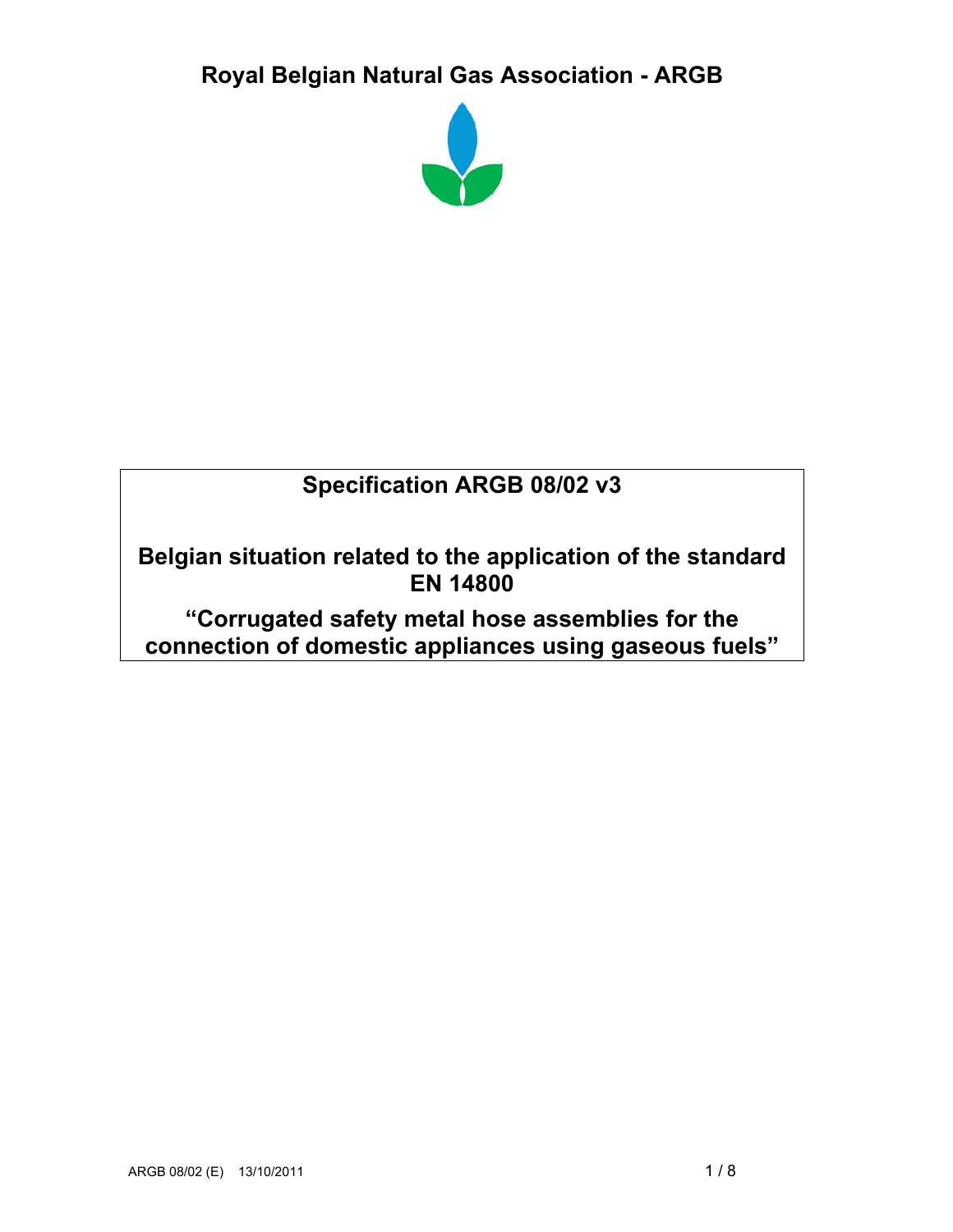# **1 Scope**

This document specifies the chosen options for corrugated safety metal hose assemblies according to EN14800 for the connection domestic appliances using gaseous fuels. The hose nominal diameters are DN8 and DN12, the end fitting nominal diameters are DN10 and DN15.

This document does not alter the standard EN 14800 but specifies the chosen options for the Belgian market.

# **2 Normative references**

- NBN D04-002 Elastomeric flexible hoses with mechanical unions for the connection of movable domestic cooking appliances using natural gas.
- NBN D51-003 Installation pipe work for natural gas and placing of consumer appliances – General prescriptions
- EN 549 Rubber materials for seals and diaphragms for gas appliances and gas equipment
- EN ISO 7-1 Pipe threads where pressure-tight joints are made on the threads -- Part 1: Dimensions, tolerances and designation
- EN ISO 228-1 Pipe threads where pressure-tight joints are not made on the threads -- Part 1: Dimensions, tolerances and designation
- KVBG 91/01 Metalen RHT slangen voor brandbare gassen
- ARGB 91/01 Flexibles métalliques RHT pour des gaz combustibles

#### **3 Specific requirements for corrugated safety metal hose assemblies for the connection of domestic appliances using gaseous fuels according to EN14800.**

## **A ■ § 4.2 Nominal size**

The Belgian installation standard NBN D51-003 states that the minimum size of a natural gas pipe inside the building is DN12. For this reason it is recommended not to use CMG hoses DN8 in natural gas installations Note: DN8 and DN12 are allowed for LPG applications

# **B ■ § 5.5.1 Flow rate - Requirements**

Extract from EN 14800 § 5.5.1

The minimum flow rate through a CMG hose assembly without the valve and when tested as followed shall be as given in Table 2.

The flow rate shall be determined using dry air at a pressure of 20 mbar at the given pressure drop in Table 2. Measurement shall be converted to standard conditions of a pressure of 1 013,25 mbar and a temperature of 15  $^{\circ}$ C.

| Nominal size of hose<br>assembly | Overall length of hose<br>assembly | Minimum air flow rate for<br>gases other than Type L with<br>a pressure drop of 1 mbar | Minimum air flow rate for<br>gas Type L with a pressure<br>drop of 0.5 mbar |  |
|----------------------------------|------------------------------------|----------------------------------------------------------------------------------------|-----------------------------------------------------------------------------|--|
| DN 8                             | 1.0 m                              | $0.5 \, m^3/h$                                                                         | $0.55 \, m^3/h$                                                             |  |
| DN 12                            | 1,0 m                              | 1.5 m <sup>3</sup> /h                                                                  | 1,2 m <sup>3</sup> /h                                                       |  |

|  |  |  | Table $2$ $-$ Flow rate requirements |
|--|--|--|--------------------------------------|
|--|--|--|--------------------------------------|

The power equivalent of the gas flowing through a CMG hose assembly is also influenced by the hose length and the type of the gas family. The manufacturer shall indicate for each length the minimum power rating relating to the individual gas family.

NOTE Type L gas is a low calorific gas as defined in EN 437:2003, Table 1.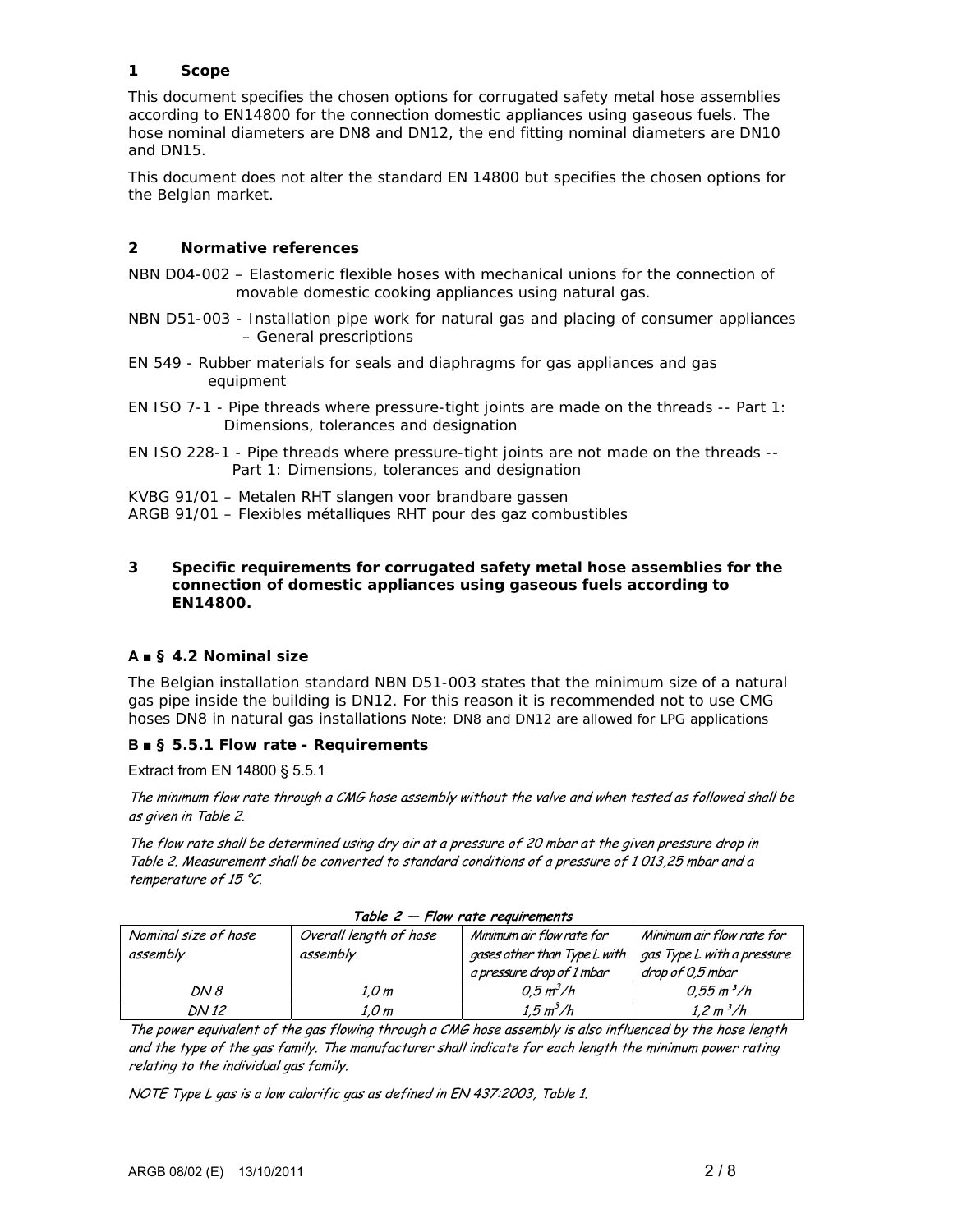In Belgium both type L and H natural gas are distributed. Therefore the ARGB demands the requirements *Minimum air flow rate for gases Type L with a pressure drop of 0,5 mbar* (forth column of table 2).

Gas appliances upto a capacity of 50 kW are often equipped with a gas thread DN15. The category of most gas appliances in Belgium is  $I_{2F+}$ . This means that the calorific flow of these appliances is function of the inlet pressure and consequently from the pressure drops in all the elements upstream the appliance, among which the CMG hose which feeds the appliance. To ensure the proper functioning and to ensure the required calorific flow it is imperative to limit the pressure drop in all the elements upstream the gas appliances and also in the CMG hose. NBN EN 14800 specifies in § 5.5.1 that the nominal air flow through a CMG hose with size DN12 is **1,2 m3/h**, this corresponds with a maximum capacity of about **11 kW** and will cause a pressure drop of **0,5 mbar.** If the capacity of the gas appliance is higher than **20 kW** the pressure drop will be higher than 1 mbar which is not acceptable.

## **C ■ § 5.19.1 End fittings – requirements**

#### **and Annex A (informative) Hose fitting design requirements for connection to the gas supply pipework, to the pressure reduction device of portable gas bottles or to domestic appliances**

Note : In Belgium domestic natural gas appliances are equipped with either- :

- $\rightarrow$  male gas thread according to EN ISO 7-1: most gas appliances
- $\rightarrow$  male gas thread according to EN ISO 228-1: mobile cooking appliances

The CMG hose assemblies must be adapted for this specific situation.

As flexible hose assemblies are often installed by DIY the hose assembly shall be sold in one package with the necessary transition fittings so that the hose assembly can be correctly installed in all situations.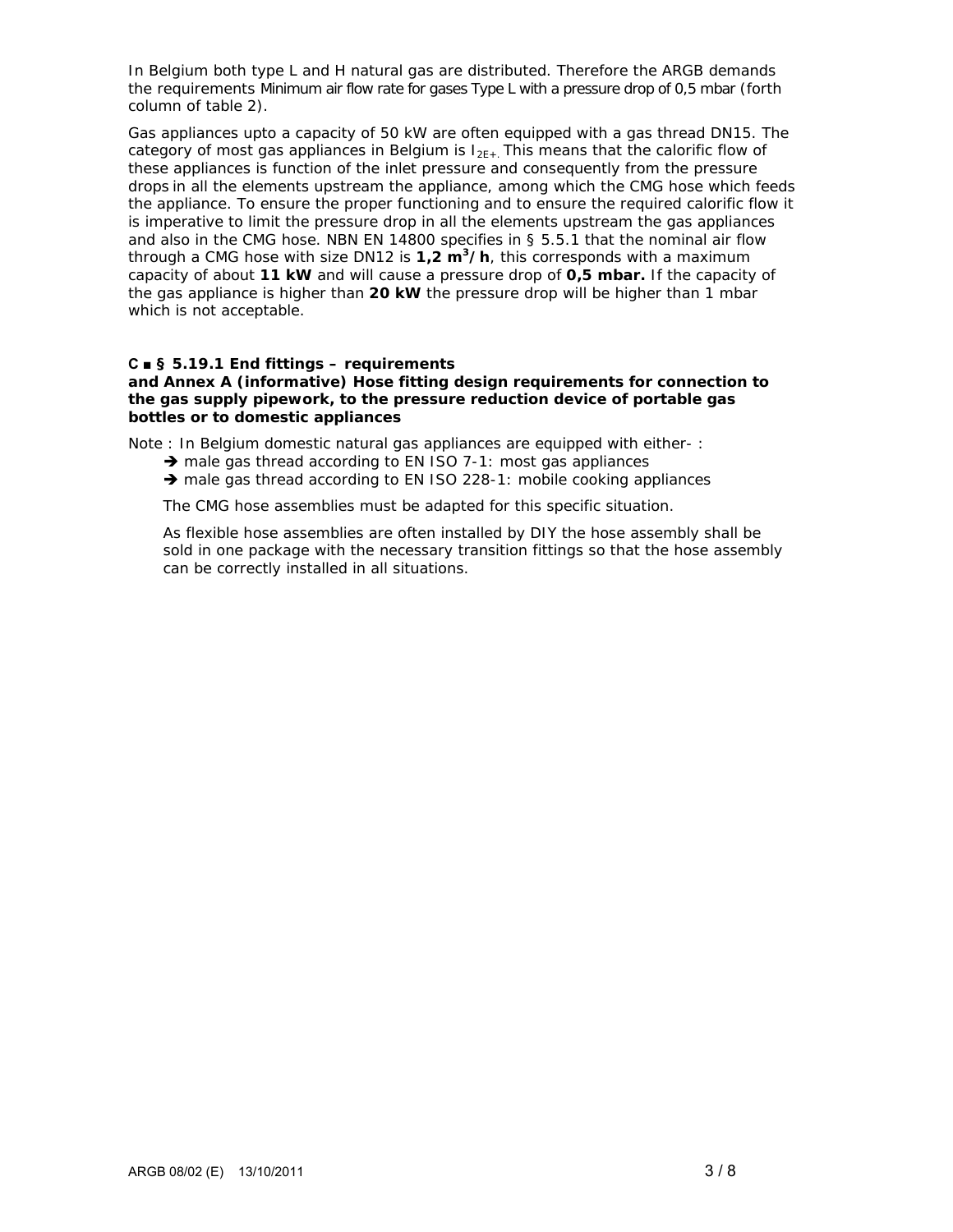A hose assembly shall be offered for sale in one package with the necessary transition fittings in accordance with the Belgian national standards. There are several acceptable solutions e.g.

Solution 1 - Each packing contains at least:

► The metal flexible hose assembly has at one end a fixed male gas thread according to EN ISO 7-1. ( to be connected to the female thread EN ISO 7-1 from the gas valve), at the other end the hose assembly has a nipple and swivel nut with metal to metal tight contact ending on a female gas thread according to EN ISO 7-1 (to be connected to the male thread EN ISO 7-1 from the gas appliance).

► Transition fitting - side gas valve: at one end a female thread EN ISO 7-1 (to be connected to the hose assembly) and at the other end a female thread EN ISO 228-1 with an integrated inextricable elastomere tightening ring according to NBN EN 549 (to be connected to the male thread EN ISO 228-1 from the gas valve).

► Transition fitting - side gas appliance: at one end a male thread EN ISO 7-1 (to be connected to the hose assembly) and at the other end a female thread EN ISO 228-1 with an integrated inextricable elastomere tightening ring according to NBN EN 549 ( to be connected to the male thread EN ISO 228-1 from the gas appliance).



Figure 1: solution 1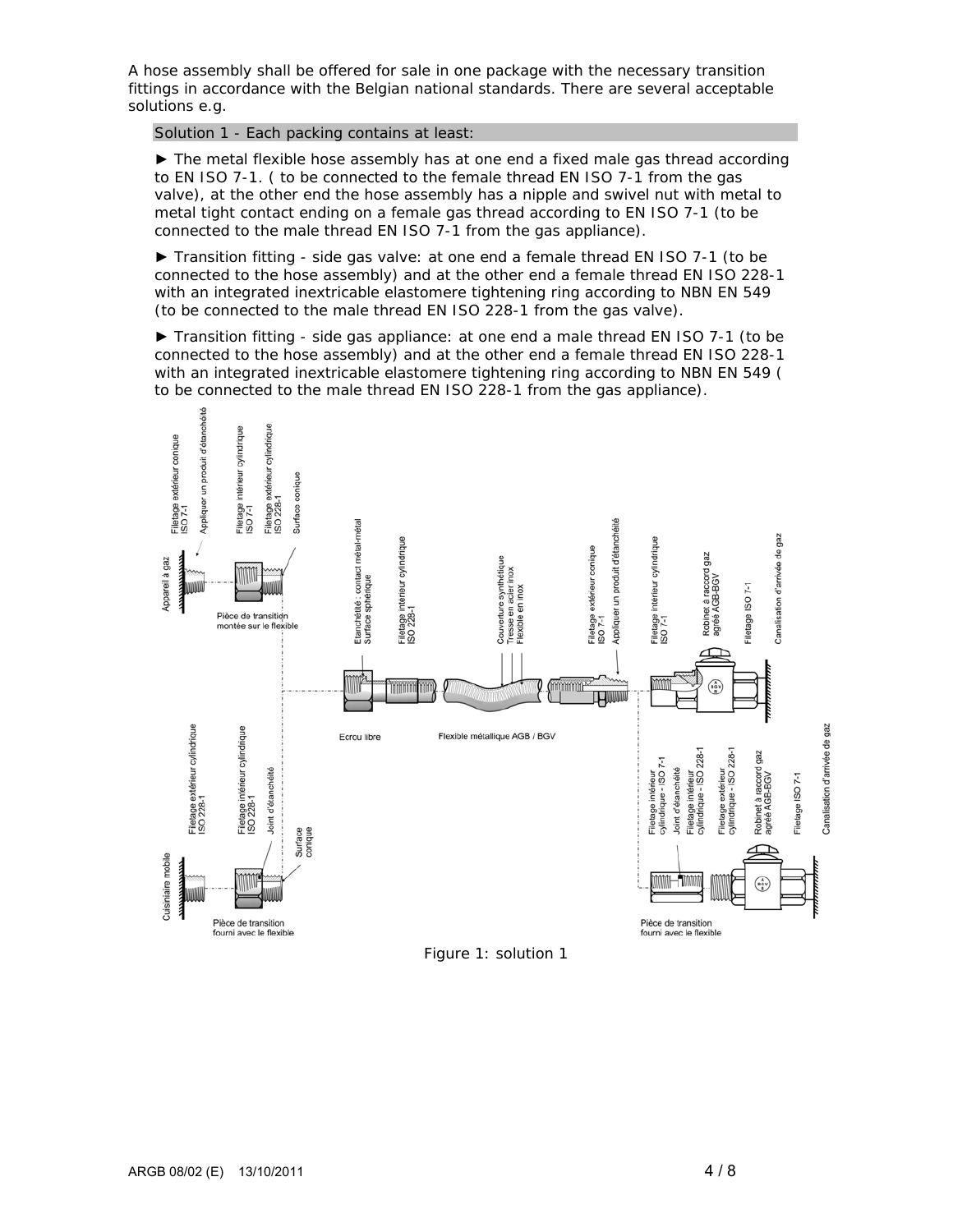#### Solution 2 - Each package contains at least:

► The metal flexible hose assembly has at both ends a nipple and a female swivel nut with thread EN ISO 228-1 with an integrated inextricable elastomer tightening ring according to NBN EN 549 (to be connected at one side to the male thread EN ISO 228-1 from the gas valve and at the other side to the male thread EN ISO 228-1 from the gas valve).

► Transition fitting - side gas valve: at one end a male thread EN ISO 228-1 (to be connected to the hose assembly) and at the other end a male thread EN ISO 7-1 (to be connected to the female thread EN ISO 7-1 from the gas valve).

► Transition fitting - side gas appliance: at one end a male thread EN ISO 228-1 (to be connected to the hose assembly) and at the other end a female thread EN ISO 7-1 (to be connected to the male thread EN ISO 7-1 from the gas appliance).

Important note: In this configuration hose assembly together with its transition fittings must endure with success the high temperature resistance test (see EN 14800 § 5.12).



Figure 2: solution 2

Alternative solutions must be approved by the ARGB.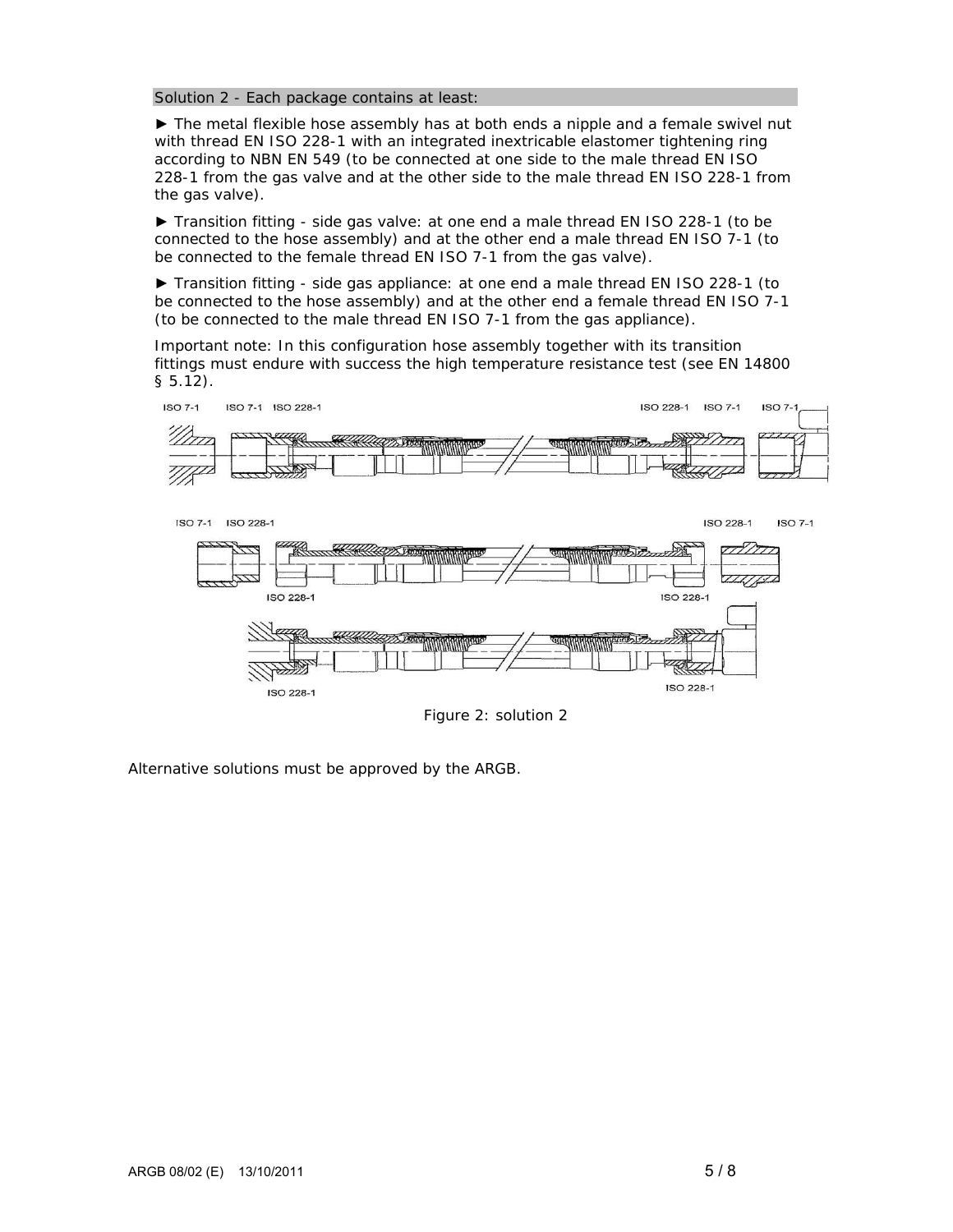

Dimensions without tolerances shall be within  $\pm$  0,1 mm. Shapes and dimensions without specification are under manufacturer's initiative.

#### **Nipple**

Raw material: metal resisting corrosion

- (1) Size equal or greater than the height of the swivel nut. Angles will be edge cut to avoid any damage to the gasket.
- (2) *D* ≤ 15,7 mm

(3) The upper face shall allow the use of a spanner and remains accessible after the swivel nut is mounted.

#### **Swivel nut**

Raw material: metal withstanding corrosion

The swivel nut screwed shall have at least 3 threads engaged.

- (4) Height of the hex at least equal to the depth of the threading.
- (5) In case of existing groove the useable part of the threading has to be 7 mm as a minimum.
- (6) When a groove is designed, the diam. of the groove shall be equal to  $21^{+0.5}_{-0}$  mm.
- (7) The gasket must be inextricable from the nipple

Figure 3 : Nipple and swivel nut with ISO228-1 thread



Figure 4: Male and female thread according tot ISO 7-1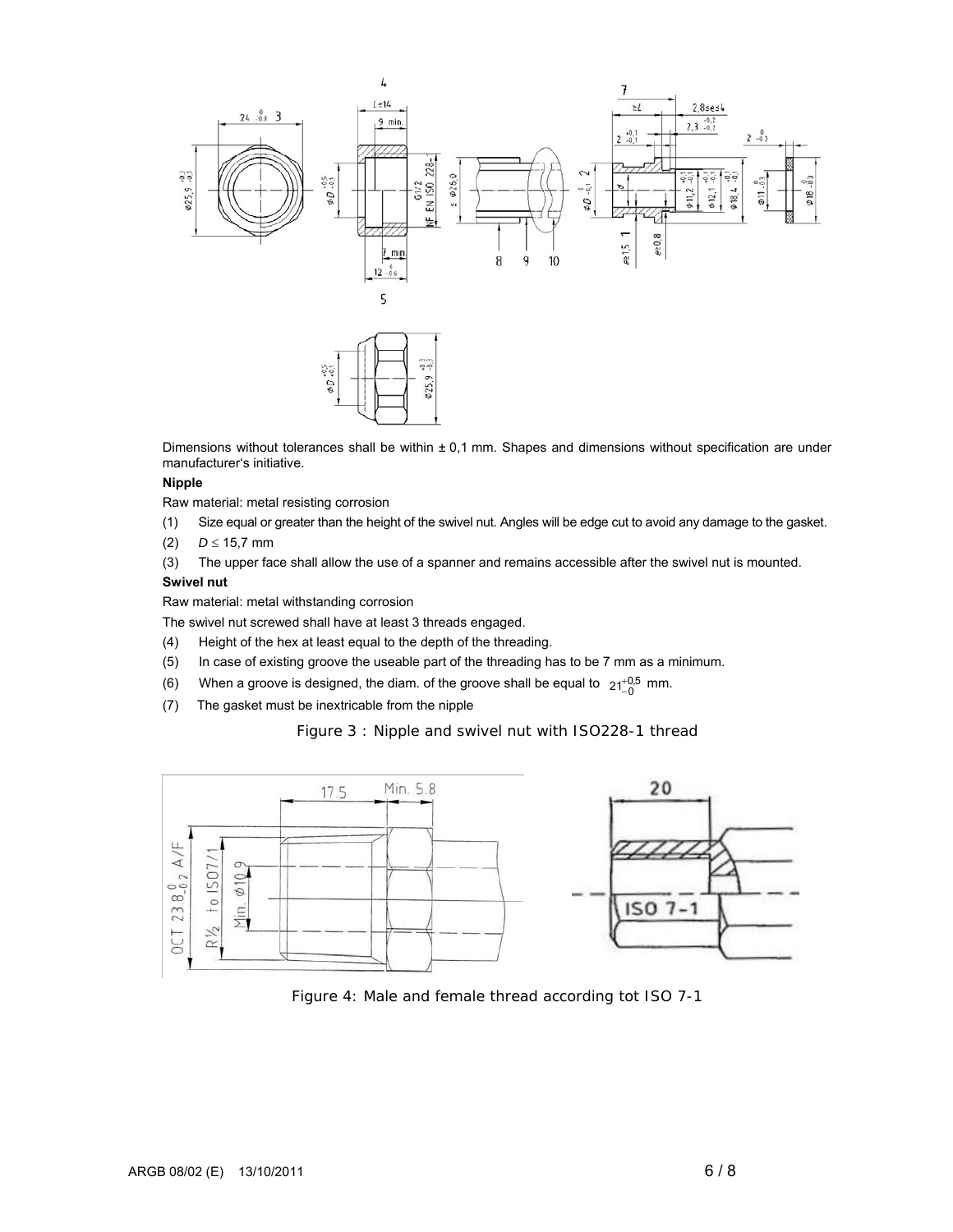# **D ■ § 6.4 Installation instructions**

►In the package of each individual metal hose assembly installation instructions shall be added in the three Belgian national languages: Dutch, French and German.

► Apart from the compulsory instructions mentioned in EN14800 § 6.4 the installation instruction should preferably contain following elements:

- o Country of destination: Belgium
- o Clear instructions in order to ensure a correct installation in the different situations (see here above – comments on  $\S$  5.19.1).
- o CMG hoses of size DN8 are fit for LPG appliances but not fit for natural gas appliances.
- o For natural gas, the use of a CMG hose of size DN12 is limited to appliances of capacity of 20 kW (1,5 m<sup>3</sup>/h)

# **E ■ § 6.5 Packaging**

The packaging shall contain all the necessary transition fittings in order that the CMG hose can be connected to:

Side gas valve  $\rightarrow$  male gas thread according to EN ISO 228-1 or female gas thread according to EN ISO 7-1

Side gas appliance  $\rightarrow$  male gas thread according to EN ISO 7-1 or EN ISO 228-1:

# **F ■ § ZA.3 CE Marking and labelling**

#### Extract from EN 14800 § ZA3

Information under a) shall be engraved, impressed or embossed on a metallic part of the CMG hose assembly,

Information under b) shall be permanently fixed to or marked on the CMG hose assembly; Information under c) if not already fixed or marked on the CMG hose assembly it shall be given on accompanying commercial documents. In addition, all the information to accompany CE marking shall be shown together in one place, which may be the most convenient i.e. the commercial documentation.

a) The last two digits of the year of manufacture:

- identifying mark of the producer;
- lot code of production.

b) identification number of the certification body:

- gas type(s);

- the direction of the gas flow if applicable;
- reference to this European Standard, i.e. EN 14800.

Additional indications are permitted, as long they do not interfere with above markings.

c) name or identifying mark and registered address of the producer:

- number of the EC Certificate;
- description of the product: generic name, type, material, dimensions and intended use;
- "No performance determined" for characteristics where this is relevant;
- a standard designation which shows all of the relevant characteristics;
- whether suitable or not for use in areas subjected to reaction to fire regulations.

"The "No performance determined" (NPD) option may not be used where the characteristic is subject to a threshold level. Otherwise, the NPD option may be used when and where the characteristic, for a given intended use, is not subject to regulatory requirements in the Member State of destination. Figure ZA.1 gives an example of the information to be given on the product, label, packaging and/or commercial documents.

In order to make it undeniably clear that a CMG hose is fit for the Belgian market following marking shall be additionally engraved, impressed or embossed on a metallic part of the CMG hose assembly: